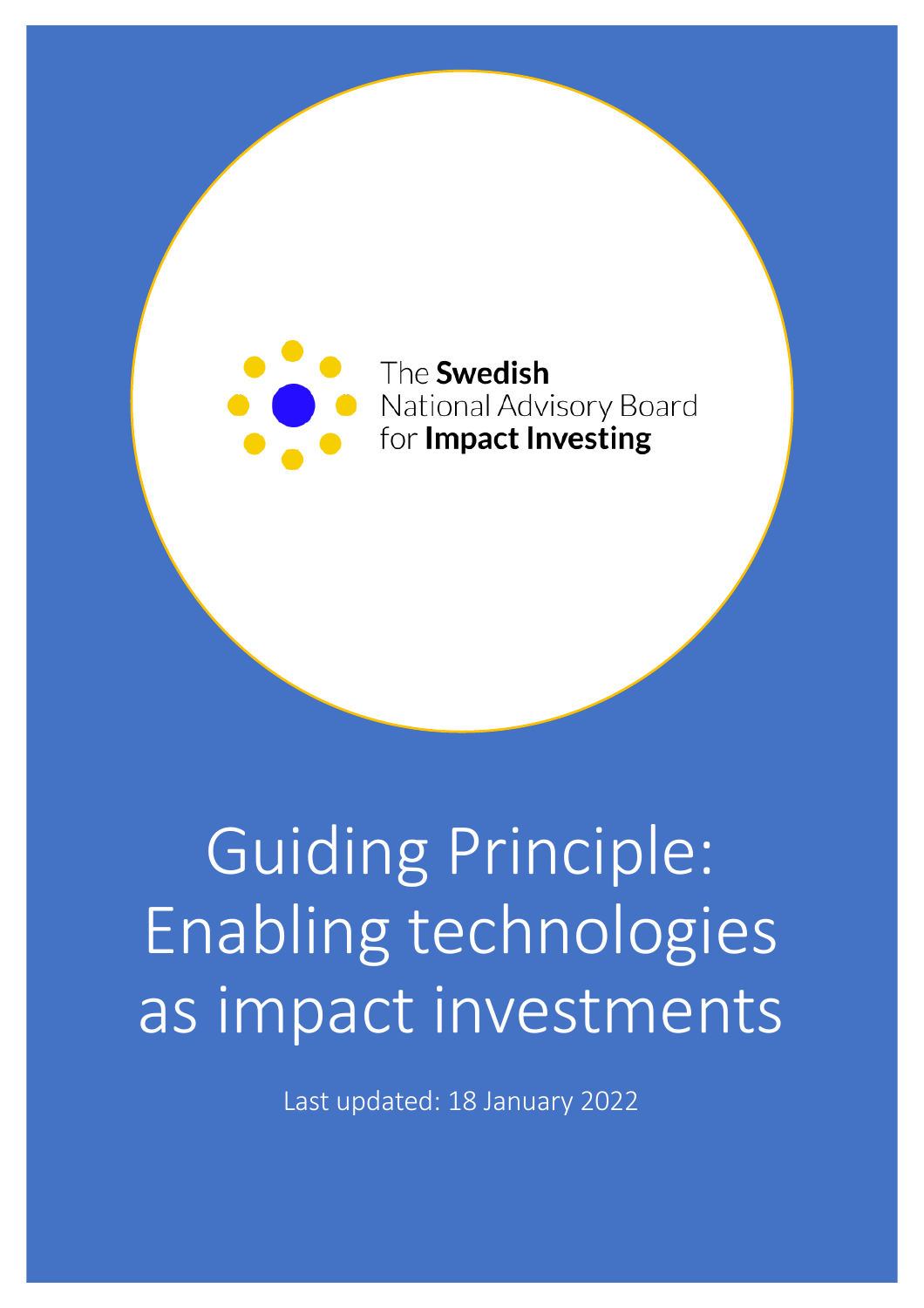## Introduction

Enabling technologies are technologies that enable other sectors or industries to reach impact at greater scale. These enabling technologies eliminate or reduce a clearly defined obstacle that hinders impact at scale.

Let us give you a few examples. If charging times and charge duration (range) are main obstacles for electrical vehicles to be adopted at scale, then fast charging batteries could be defined as an enabling technology. If the lack of relevant data is the main reason why we overconsume energy in residential buildings, then a software that provides us with data we can act on would then be an enabling technology. If the main reason why mental health issues take so long to cure is that we don't discover mental illness early enough, then an efficient screening methodology would be an enabling technology.

Enabling technologies do not create impact themselves. They create better conditions for *others* to create impact. If enabling technologies free up time, reduce cost or provide information, someone else have to *act* on this and *do* something with the freed up time, the increased available financial resources or the data.

Directing capital to organisations that create true impact is key to solve our societies' biggest challenges. Investing in enabling technologies is just as important, if it can be proven that these technologies really *do* enable impact at greater scale.

The Swedish National Advisory Board for Impact Investing believes that investments into enabling technologies should count as impact investments and that companies providing these technologies should count as impact companies. However, the measurable outputs that these investments and organisations deliver (reduced time, reduced cost, improved data etc.) is *not* to be considered impact.

Our Guiding Principles are always work in progress. We will continue to refine them as the knowledge and experience in the impact space grow. We welcome feedback from users of the Principles and we actively seek thoughts and suggestions from users.

This Guiding Principle was last updated on January 18th 2022, and represents, in our opinion, the best approach to classifying enabling technologies on the impact scale.

We hope you will find this framework useful in your impact strategies. Please do not hesitate to send feedback, thoughts and questions to our Secretary, Jenny Carenco: [jenny@swedishnab](mailto:jenny@swedishnab.se).se.

Stockholm, January 18<sup>th</sup> 2022

The Board of The Swedish National Advisory Board for Impact Investing

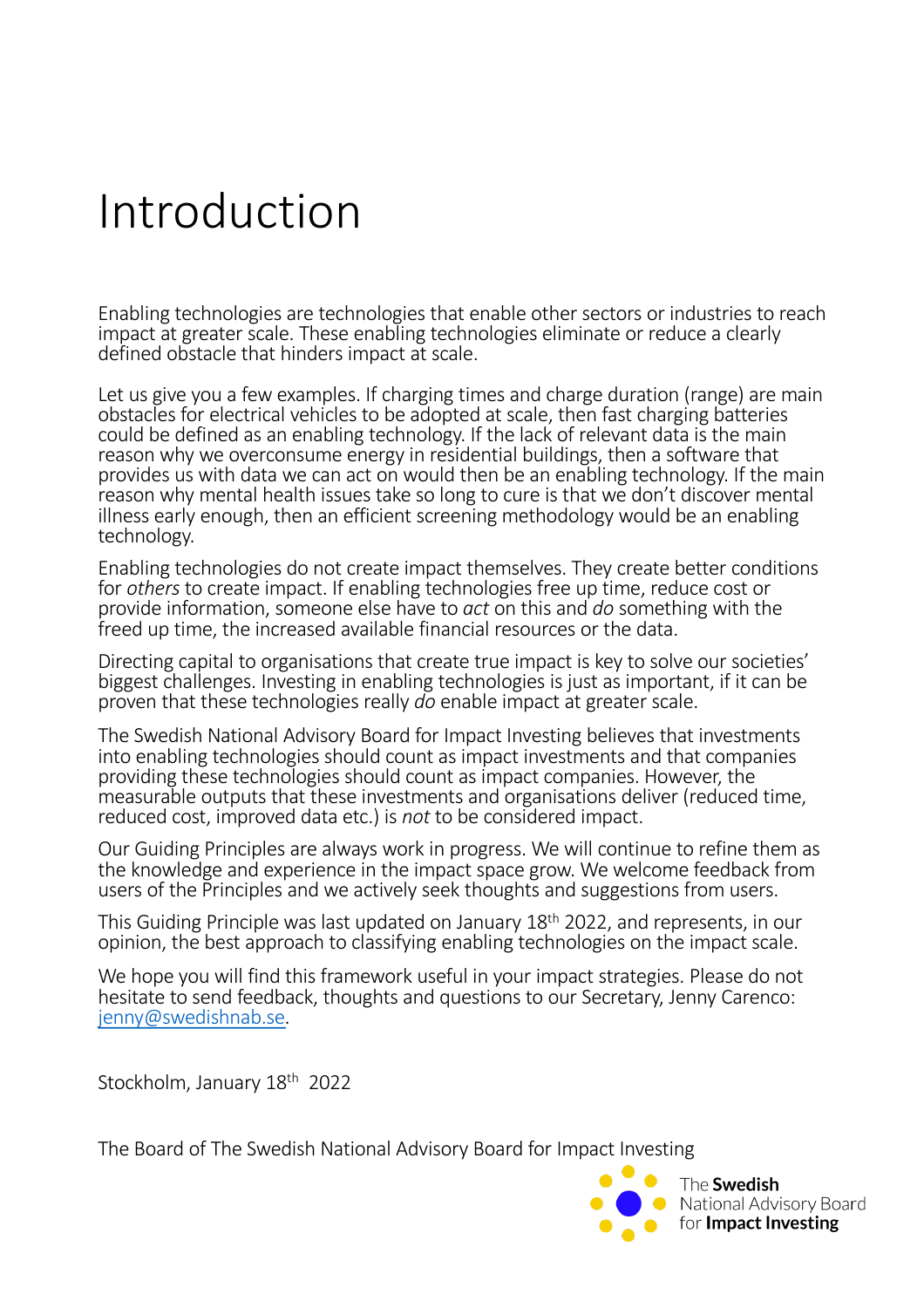# What is an 'enabling technology'?

Enabling technologies create conditions for other technologies, sectors or industries to reach impact at greater scale.

### Examples of enabling technologies

| <b>Enabling</b><br>technology                                                       | Problem solved                                                                                                                                                                                                 | Intended output                                                                                                    | Impact that it enables                                                                                               |
|-------------------------------------------------------------------------------------|----------------------------------------------------------------------------------------------------------------------------------------------------------------------------------------------------------------|--------------------------------------------------------------------------------------------------------------------|----------------------------------------------------------------------------------------------------------------------|
| Electric roads,<br>charging while<br>driving                                        | Charging time:<br>Reducing charging times to<br>0 improves business case<br>for electric vehicles                                                                                                              | Number of kWh<br>charged or number of<br>vehicles registered for<br>charging                                       | Reduced carbon<br>emissions resulting from<br>greater shift from fossil<br>fuelled vehicles to electric<br>vehicles. |
| Operational<br>system for wind<br>power plants                                      | Distributed wind power<br>plants have high<br>operational costs. Improved<br>data and management<br>reduces operational costs<br>and makes wind power<br>cheaper and more<br>competitive.                      | Cost reduction per<br>kWh stemming from<br>reduced operational<br>costs due to improved<br>data and<br>management. | Reduced carbon<br>emissions resulting from<br>increased use of wind<br>power instead of non<br>renewable energy.     |
| Nudging<br>technology<br>helping individuals<br>make more<br>sustainable<br>choices | Individuals want to live<br>more sustainably but lack<br>knowledge and data on<br>what choices to make and<br>the impact that creates.                                                                         | Measurable actions<br>taken by individuals<br>using the service.                                                   | Reduced water usage,<br>reduced waste, reduced<br>carbon emissions                                                   |
| Screening<br>technology for<br>mental illness<br>among youth                        | Mental illness is discovered<br>too late, leading to more<br>suffering and greater care<br>costs. Early detection gives<br>the possibility for<br>preventive or early<br>interventions with better<br>results. | Reduced time to<br>diagnosis or detection,<br>number of individuals<br>screened                                    | Reduced prevalence of<br>severe mental illness,<br>reduced care costs,<br>reduced suffering.                         |



The **Swedish** National Advisory Board for Impact Investing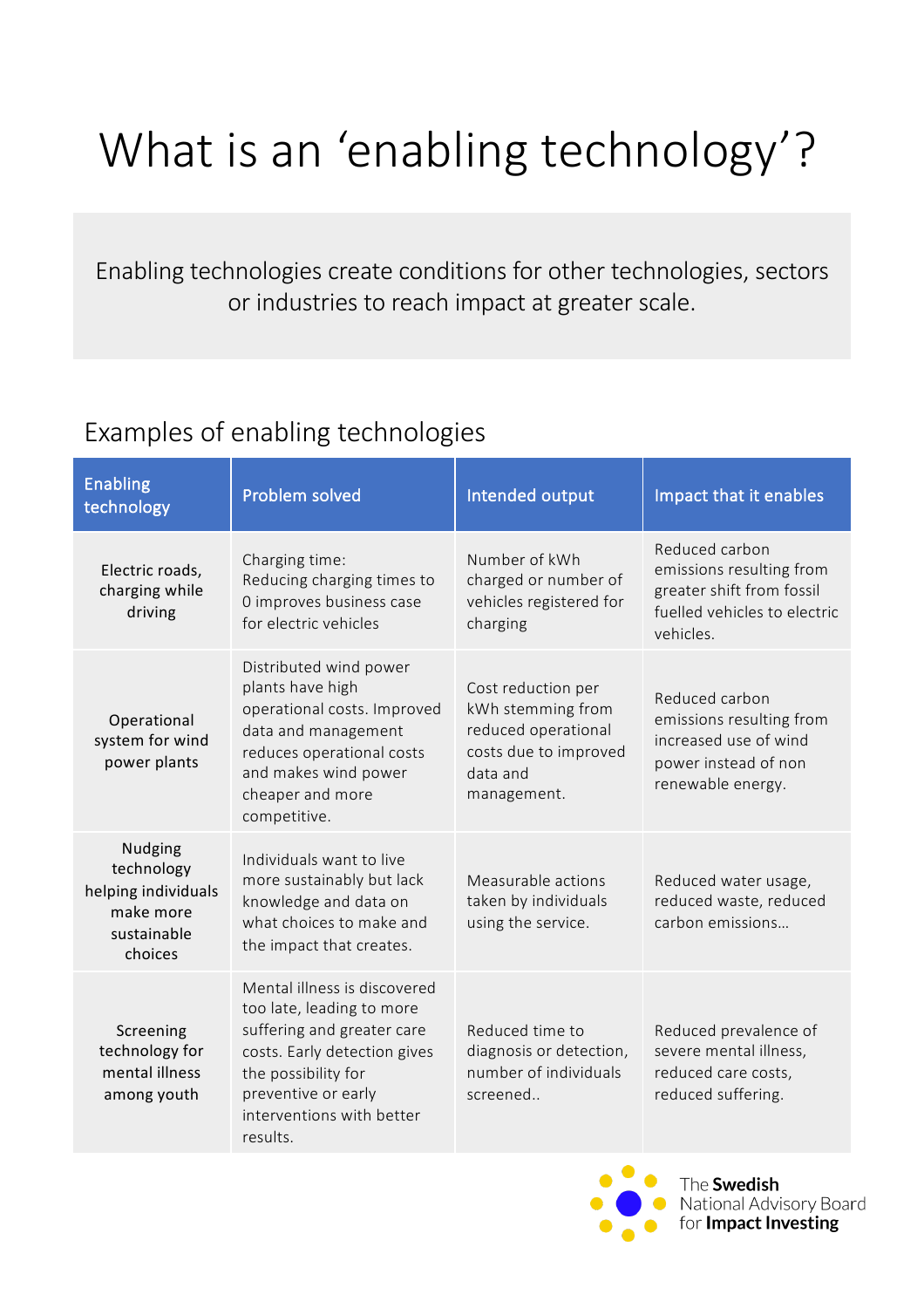# What is *not* an 'enabling technology'?

Merely being part of the supply chain of a sustainable industry or company does *not* qualify as an enabling technology

### Examples of what is *not* enabling technologies

| <b>Technology</b>                                                                                                                                               | Why is it not an enabling technology?                                                                                                                                                                                  |
|-----------------------------------------------------------------------------------------------------------------------------------------------------------------|------------------------------------------------------------------------------------------------------------------------------------------------------------------------------------------------------------------------|
| Wind shields for cars delivered to<br><b>Tesla and Pole Star</b>                                                                                                | Any car needs a wind shield. A wind shield does not qualify as an<br>enabling technology just because Tesla needs one, unless this<br>particular wind shield significantly increases the impact that Tesla<br>creates. |
| Accounting software with<br>sustainability features                                                                                                             | If the software's main purpose is to manage a company's<br>accounting, then it is not an enabling technology just because you<br>can also log sustainability data in there.                                            |
| A digital platform which<br>integrates project management<br>and building design with<br>certification systems widely used<br>to certify sustainable buildings. | This is a pure service provider to the sustainable building sector.<br>This software assists in certifying sustainable buildings but does not<br>solve a problem and enable increased impact.                          |
| An online software tool for<br>donors and non-profit<br>organizations to keep all their<br>data in one place.                                                   | A pure service provider to a sustainable or impactful sector. It is<br>unlikely that this service enables impact at greater scale.                                                                                     |
| Drone technology to improve<br>how inspections of large energy<br>infrastructure (f.ex wind turbines)<br>are carried out.                                       | A service provider to the wind power market that most likely does<br>not enable increased impact through its service.                                                                                                  |

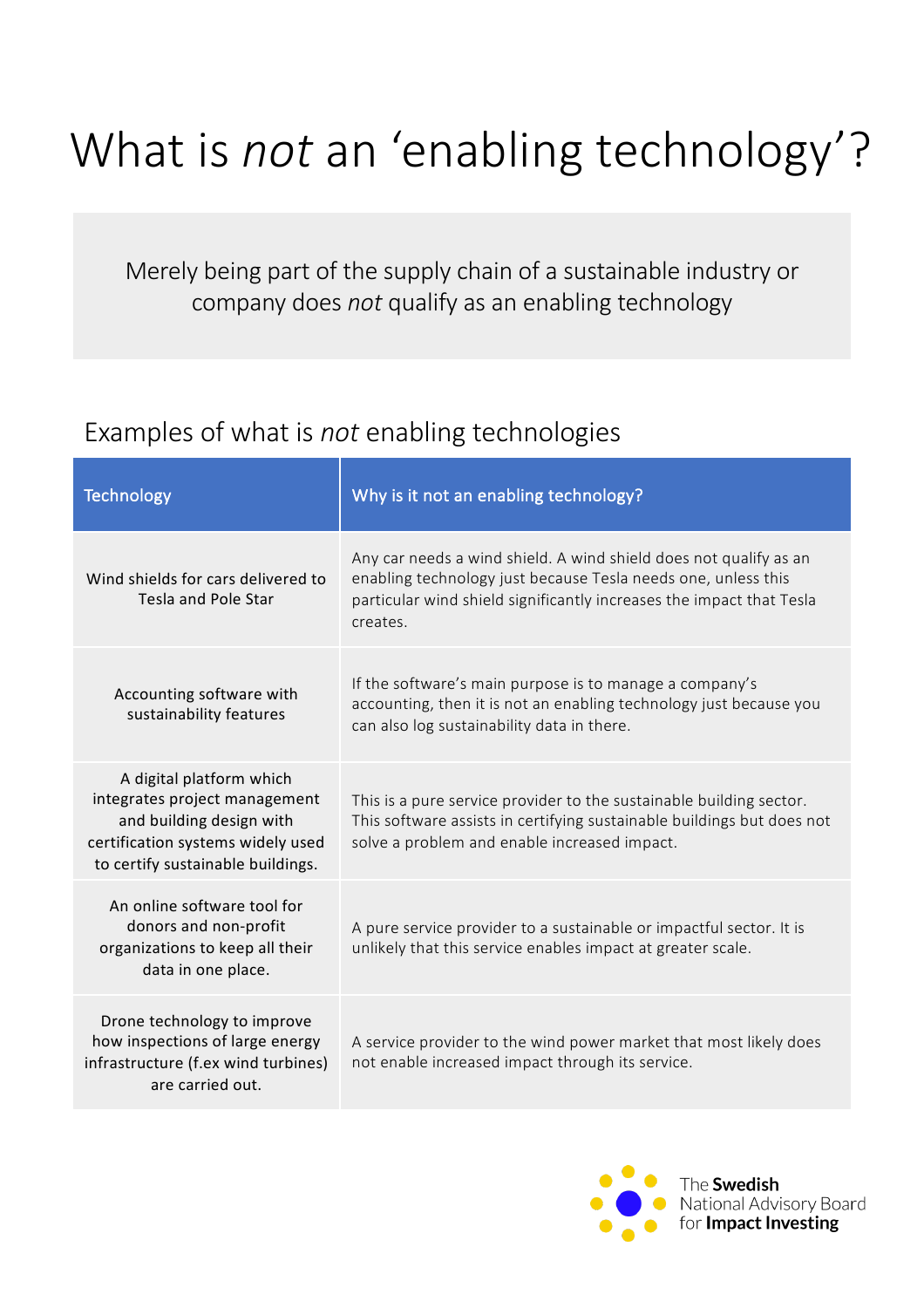# Should enabling technologies report on impact?

NO.

Enabling technologies are not themselves responsible for creating impact and can not be held accountable for outcomes in their target sectors.

Enabling technologies only create optimized conditions for the target sector to deliver impact. They make the target sector's technology or service cheaper, faster, smarter or more accessible – whatever the main obstacle for impact at scale is.

Enabling technologies should report on outputs, meaning how much they reduce or eliminate the obstacle, using relevant indicators such as currency units, time units or number of users.

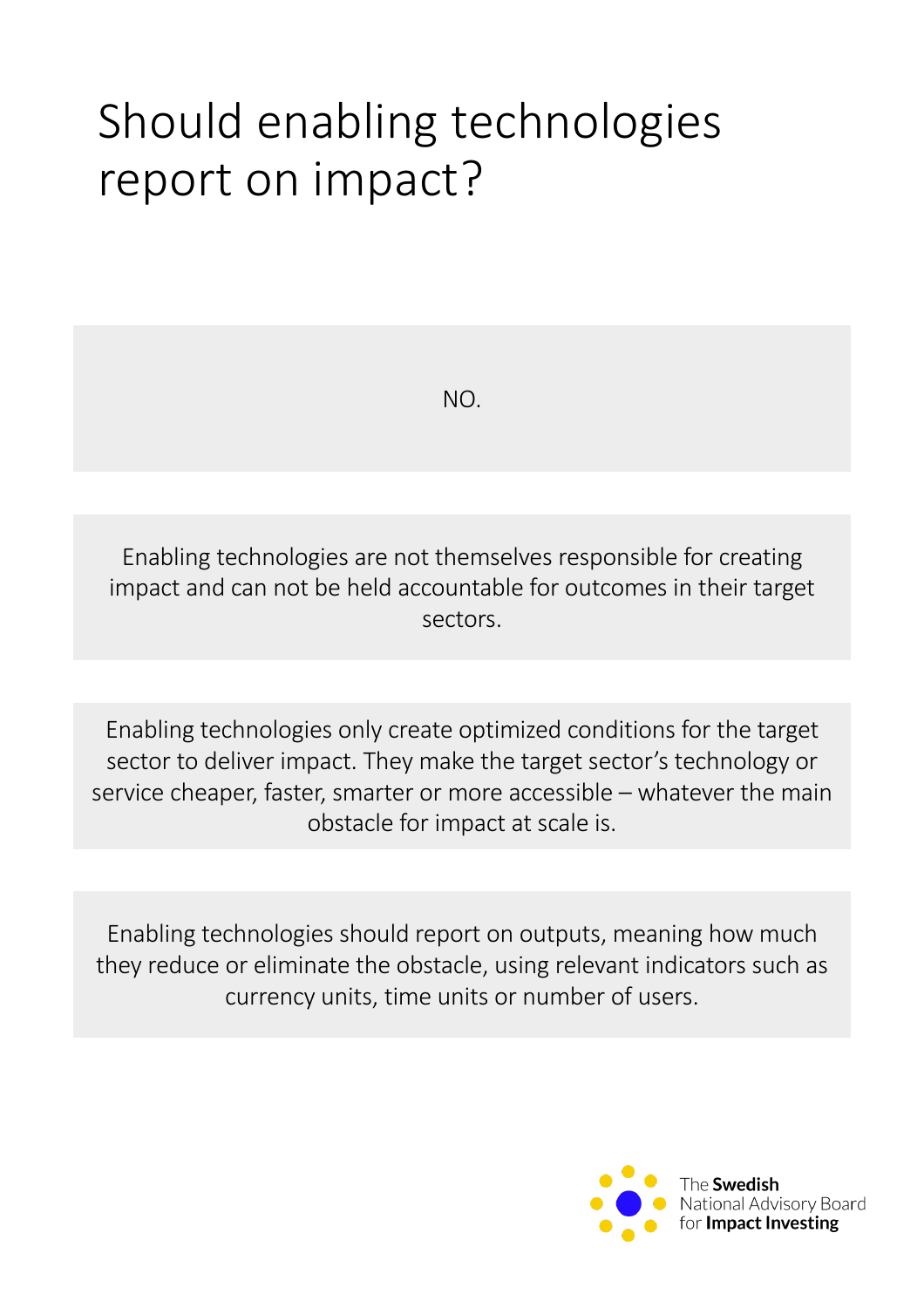## Classifying an enabling technology as an impact investment

| Step 1        | Verify that the sector or<br>industry that the enabling<br>technology targets can<br>deliver outcomes that fulfil<br>the criteria for impact | Use our Guiding Principle: Definition<br>of Impact to determine that the<br>outcomes that the enabling<br>technology will help increase are in<br>fact outcomes that fulfil the criteria<br>for impact.                                            |
|---------------|----------------------------------------------------------------------------------------------------------------------------------------------|----------------------------------------------------------------------------------------------------------------------------------------------------------------------------------------------------------------------------------------------------|
| Step 2        | Define the obstacle in this<br>sector or industry that<br>hinders impact at scale                                                            | Use objective reports, data and<br>expertise to define and demonstrate<br>the obstacle that hinders impact at<br>scale.                                                                                                                            |
| Step 3        | Demonstrate how the<br>enabling technology helps<br>overcoming the obstacle                                                                  | Using common knowledge, objective<br>reports, data or expertise to<br>demonstrate how the enabling<br>technology significantly reduces<br>obstacles or improves the abilities of<br>the targeted sector or industry to<br>deliver impact at scale. |
| Step 4        | Select output indicators that<br>demonstrate the reduction<br>of the obstacle by the<br>enabling technology                                  | Select indicators that represent the<br>outputs necessary to enable impact<br>at scale. This can be number of<br>users, levels of cost reduction or<br>reduced lead times.                                                                         |
| Step 5        | Verify that the output is of<br>sufficient scale, depth and<br>duration                                                                      | Demonstrate that the outputs are<br>significant enough. F.ex. a cost<br>reduction of 1% is probably not<br>significant enough, but 10% might<br>be.                                                                                                |
| <b>Step 6</b> | Establish a measurement<br>and reporting plan                                                                                                | Establish a plan for how the outputs<br>should be measured, when, by who<br>and at what cost.                                                                                                                                                      |
| Step 7        | Measure, evaluate and<br>report                                                                                                              | Conduct measuring and data<br>collection, interpret results, report.                                                                                                                                                                               |

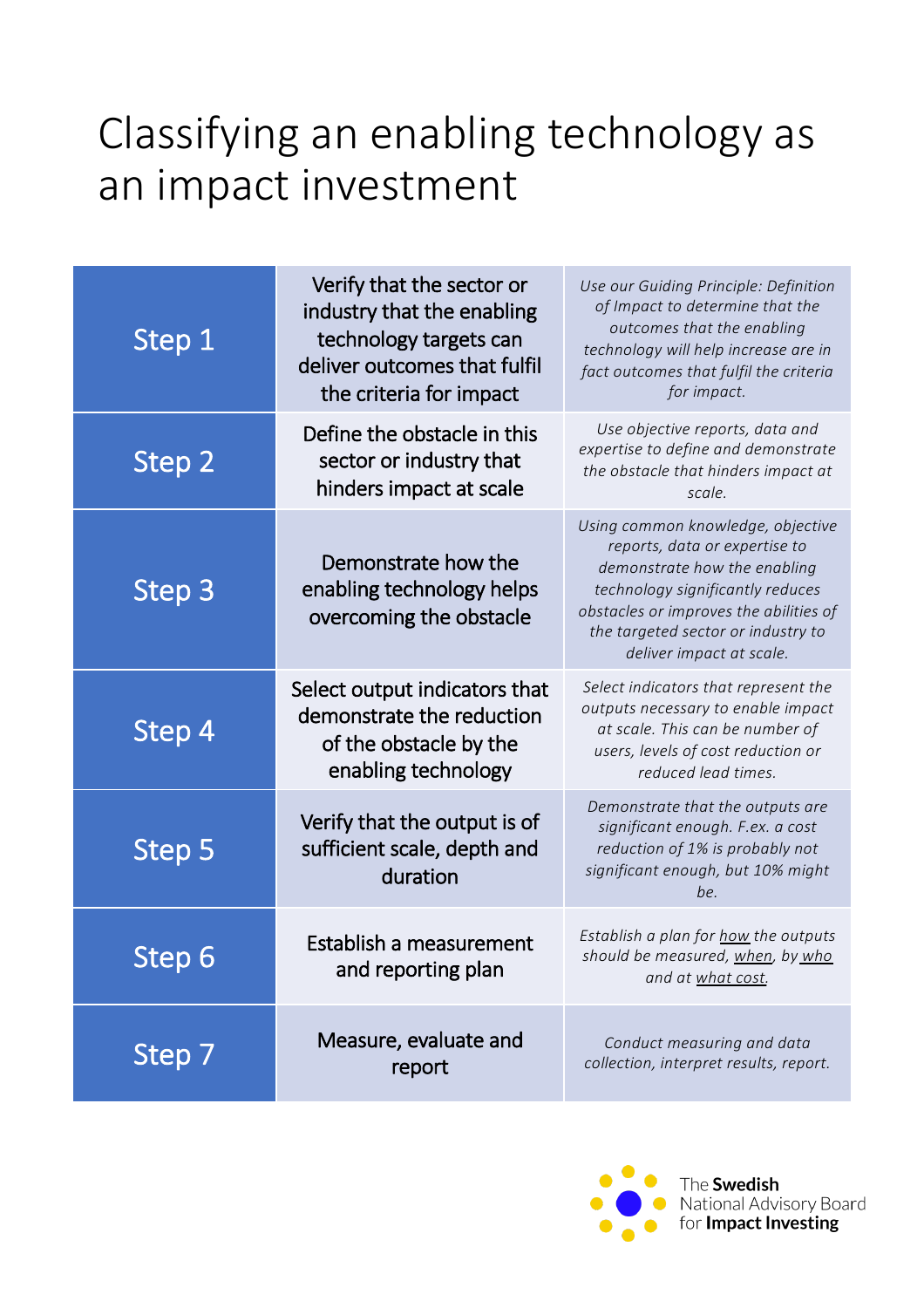| Step 1                                    | Verify that the sector or industry that is targeted can<br>deliver outcomes that fulfil the criteria for impact                                                                                                                                                                                                                                                                                                                                                                                                                                                |
|-------------------------------------------|----------------------------------------------------------------------------------------------------------------------------------------------------------------------------------------------------------------------------------------------------------------------------------------------------------------------------------------------------------------------------------------------------------------------------------------------------------------------------------------------------------------------------------------------------------------|
| What is a targeted<br>sector or industry? | The targeted sector or industry are the ones that will, if they use the<br>enabling technology right, actually deliver the impact. A fast charging<br>technology will enable no increased impact if it doesn't help increase<br>the sales of electric vehicles. An energy management software for<br>buildings will enable no impact if the building owner does not act on<br>the data.                                                                                                                                                                        |
| What are outcomes?                        | Outcomes is the change that the target sector intend to achieve<br>through the use of the enabling technology. This can for example be<br>reduced CO2 emissions, reduced food waste, improved health,<br>reduced unemployment, increased access to education or increased<br>access to clean water. Use the Guiding Principle: Definition of Impact,<br>summarized in the table below, to validate that the intended outcomes<br>of the target sector qualify as impact. Only if they do can the enabling<br>technology be classified as an impact investment. |

| Criteria for impact |                                                                                                                                      |                                                                        |                                                                                                                   |
|---------------------|--------------------------------------------------------------------------------------------------------------------------------------|------------------------------------------------------------------------|-------------------------------------------------------------------------------------------------------------------|
| <b>WHAT</b>         | The problem that is<br>addressed is<br>prioritised<br>for people, society and/<br>or planet                                          | The activity or<br>investment is delivering<br>outcomes<br>not outputs | The problem addressed<br>can be quantified and<br>outcomes can be<br><i>measured</i> using<br>relevant indicators |
| <b>WHO</b>          | The target group, area or planet experiencing the problem is <i>underserved</i><br>with regards to the outcomes                      |                                                                        |                                                                                                                   |
| <b>HOW MUCH</b>     | The outcomes delivered<br>have sufficient<br>scale                                                                                   | The outcomes delivered<br>have sufficient<br>depth                     | The outcomes delivered<br>have sufficient<br>duration                                                             |
| <b>CONTRIBUTION</b> | The outcomes delivered represent a <b>COUNTET actual</b> improvement, i.e. are<br>better than what would likely have occurred anyway |                                                                        |                                                                                                                   |



 $\bullet$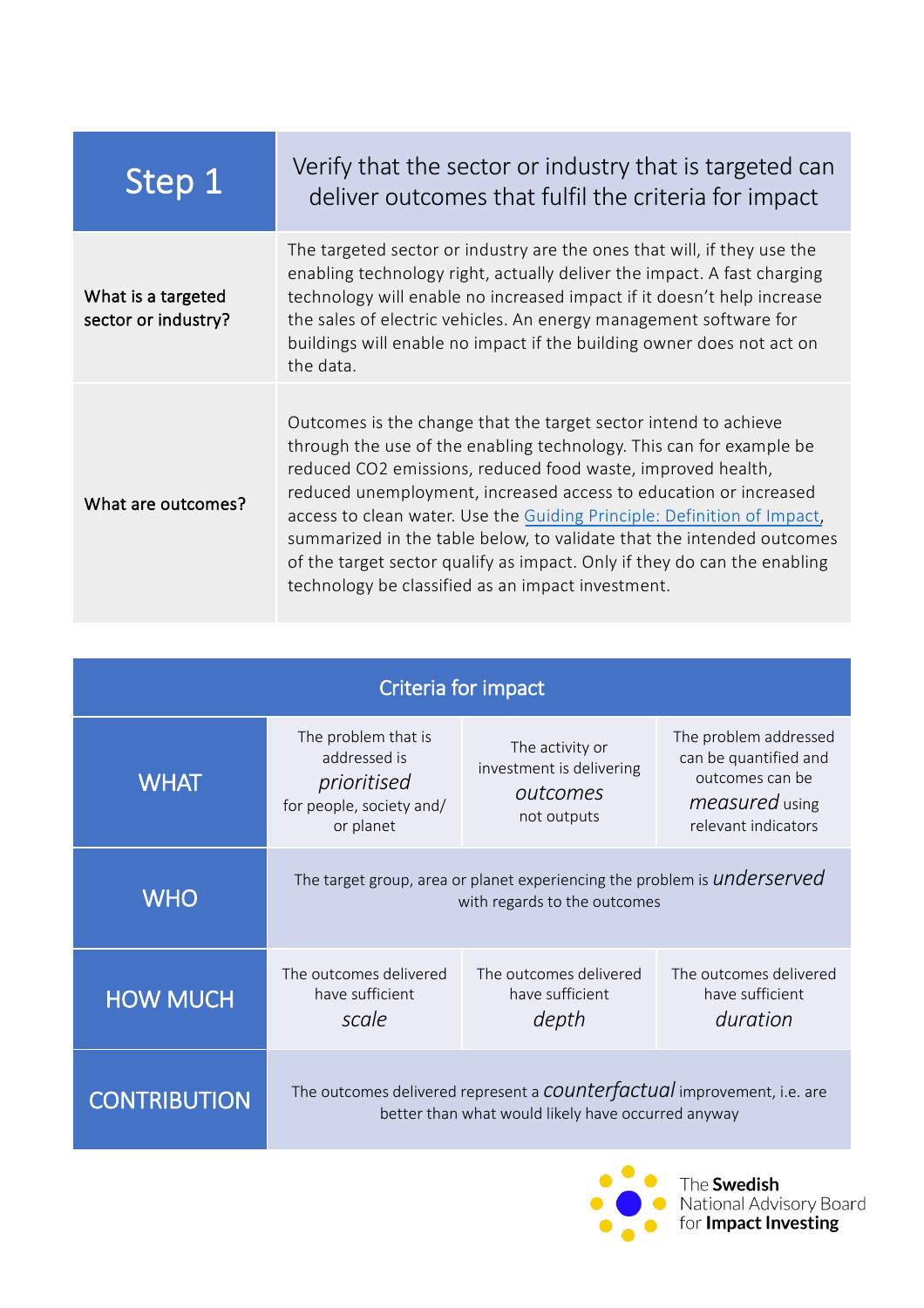| Step 2                      | Define the obstacle in this sector or industry that<br>hinders impact at scale                                                                                                                                                                                                                   |
|-----------------------------|--------------------------------------------------------------------------------------------------------------------------------------------------------------------------------------------------------------------------------------------------------------------------------------------------|
| What can be<br>obstacles to | Many technologies, sectors or industries – or even a target group of<br>individuals – have the intention of creating impact through their<br>activities, but factors such as cost, financing, usability, convenience,<br>security or access to data are hindering this impact to occur at scale. |
| impact?                     | For an enabling technology to be classified as an impact technology,<br>the obstacle it eliminates or reduces should be among the main<br>obstacles for impact at scale in the target sector.                                                                                                    |

### Examples

| Target sector or industry with<br>impact potential | Obstacle for impact at scale                                                                                                                                                                                                                            |
|----------------------------------------------------|---------------------------------------------------------------------------------------------------------------------------------------------------------------------------------------------------------------------------------------------------------|
| Electric transportation                            | Charging times, charge duration (range).<br>If charging times and range were similar to that of fossil fuelled<br>vehicles, the shift to electric vehicles would be significantly faster.                                                               |
| Wind power                                         | Energy storage:<br>Cost of wind power is to a large extent driven by loss of produced<br>energy due to inefficient energy storage capabilities.                                                                                                         |
| Sustainable buildings                              | Energy data and analysis:<br>Energy is inefficiently used in many buildings due to lack of data on<br>what drives energy consumption and when, as well as the analysis<br>of what actions that need to be taken in order to cut energy usage.           |
| Solar mini grids for house hold<br>use             | Access to financing:<br>Many households in developing countries can't finance the<br>installation of solar cells to replace their diesel generators at home.<br>A smart financing service would greatly reduce this obstacle to<br>deployment at scale. |
| Individuals in need of a healthier<br>lifestyle    | Knowledge and data:<br>Many individuals are unable to make healthy choices because they<br>lack the knowledge of what is and what is not a healthy food choice.                                                                                         |
| Public health care                                 | Methodology for early disease detection:<br>Some diseases are curable if detected early, rapidly and at a low<br>cost.                                                                                                                                  |

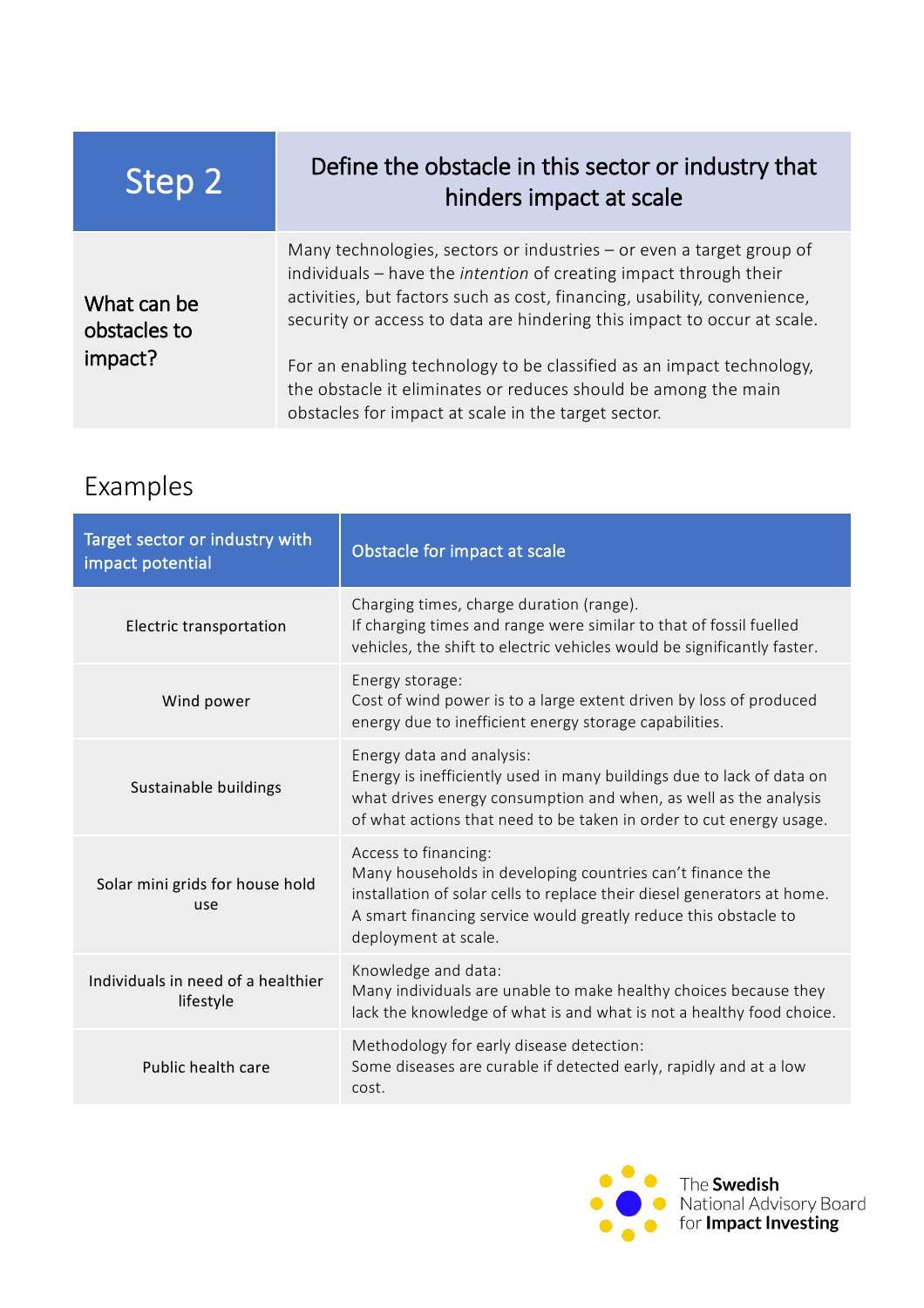#### Step 3 Demonstrate how the technology helps overcoming the obstacle

What defines as 'overcoming the obstacle'?

For an enabling technology to be considered an impact technology, it should significantly contribute to eliminate or reduce the obstacle to impact at scale. First of all, the obstacle in it self should be one of the main obstacles to impact at scale for the target sector or industry. Second, the enabling technology should have such effects on that obstacle that it can have a game changer role in achieving impact at scale. What qualifies as 'significant' will be subjective in many cases. We suggest that the users of this Guiding Principle are transparent in their assumptions and hypothesis and that the levels of change considered 'enough' are based on common or scientific knowledge.

#### Examples

| <b>Target sector</b><br>or industry<br>with impact<br>potential | Obstacle for impact<br>at scale                                                      | What would qualify as a<br>sufficient reduction of the<br>obstacle and why?                                                               | What would NOT<br>qualify as a sufficient<br>reduction of the<br>obstacle and why?                                      |
|-----------------------------------------------------------------|--------------------------------------------------------------------------------------|-------------------------------------------------------------------------------------------------------------------------------------------|-------------------------------------------------------------------------------------------------------------------------|
| Electric<br>transportation                                      | Long charging times,<br>insufficient charge<br>duration (range).                     | Charging times and range in line<br>with customer acceptance, f.ex.<br>30 minutes to full charge, range<br>equivalent to fossil fuel tank | Reduction in charging<br>times from 2 hours to 1<br>hour and 45 minutes.                                                |
| Wind power                                                      | High cost and<br>inconvenience due to<br>insufficient energy<br>storage capabilities | Cost reduction in line with end<br>customer price acceptance or<br>sufficient to reach new<br>customer segments of<br>important size.     | Cost reduction of<br>insignificant size (f.ex.<br>2%) or that lasts for an<br>insufficient time (f.ex.<br>only 1 month) |
| Sustainable<br>buildings                                        | Lack of energy data<br>and analysis makes<br>cutting energy<br>consumption difficult | Access to data and data analysis<br>that is immediately actionable<br>by the end user to significantly<br>cur energy consumption          | A few extra data points<br>that are not actionable                                                                      |
| Solar mini grids<br>for house hold<br>use                       | Lack of access to<br>suitable financing                                              | Access to financing that gives a<br>majority of target households<br>acceptable monthly costs                                             | Financing only attractive<br>to very few                                                                                |

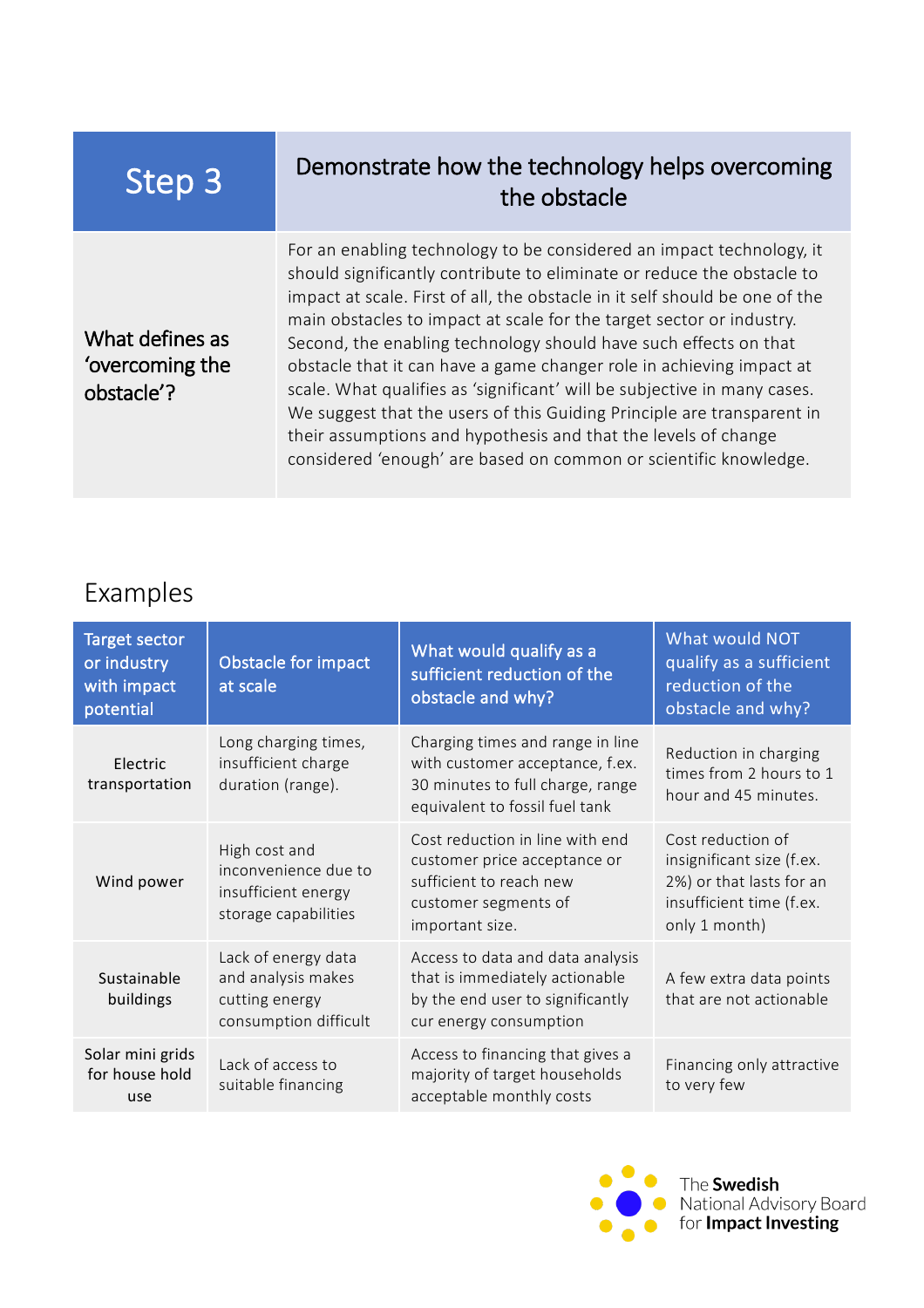| <u>Step 4</u>                   | Select output indicators that demonstrate the<br>reduction of the obstacle by the enabling technology                                                                                                                                                                                                                                                                                                                                                                                                                                                                                                                                                                                                                                                                      |
|---------------------------------|----------------------------------------------------------------------------------------------------------------------------------------------------------------------------------------------------------------------------------------------------------------------------------------------------------------------------------------------------------------------------------------------------------------------------------------------------------------------------------------------------------------------------------------------------------------------------------------------------------------------------------------------------------------------------------------------------------------------------------------------------------------------------|
| What is an output<br>indicator? | An output is the measurable result on eliminating or reducing the<br>obstacle that the enabling technology achieves. The same indicator can<br>be used to quantify the obstacle. For example, "electricity from wind<br>power is X€ more expensive per kWh than nuclear electricity" or it<br>takes X more minutes to charge an electric vehicle than what it takes to<br>fill up a tank". In the first example, the output indicator would be "cost"<br>reduction" expressed as a percentage or as currency units. In the<br>second example, the output indicator would be "reduced charging<br>times" expressed in minutes.                                                                                                                                              |
| What is a good<br>indicator?    | The indicators should:<br>• be measurable in the short or medium term<br>• reflect the development of the obstacle in an objectively acceptable<br>way (obstacle "Few building owners with access to actionable<br>energy data" - indicator "Number of building owners using our<br>service")<br>not be binary ("there are" / "there are not"), since binary<br>indicators makes it impossible to measure development over time,<br>and do not capture step by step improvements towards a set goal.<br>not be mistaken for the intended output ("increased",<br>"reduced"). Reduced cost is an intended output, "€ per kWh" is<br>an indicator.<br>be estimated and measured via statistics and available data, medical<br>or chemical measurements, questionnaires, etc. |

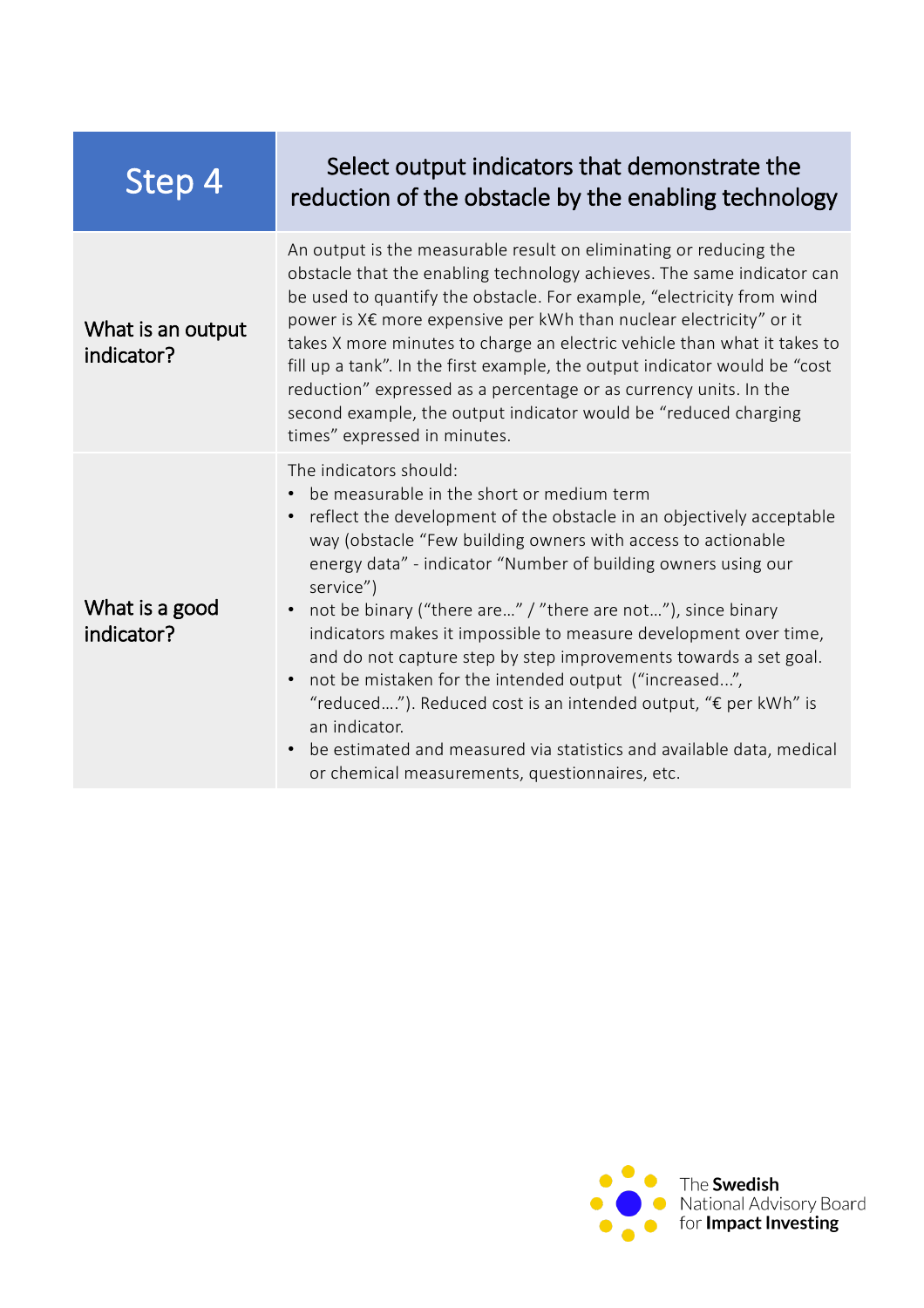#### Step 5 Verify that the output is of sufficient scale, depth and duration

Why do we need to do this? All positive change is good. But for this change to be considered *sufficient*, the outputs have to reach a certain level of significance. These levels are not standard or absolute numbers, but are determined by what levels that are needed to achieve the intended overarching goal, eliminating or reducing an obstacle to impact at scale. For example, if we work to reduce costs for batteries, what we *really*  want to achieve cheaper electrical vehicles, leading to more people being able to buy them. If we do achieve a cost reduction, but that the reduction is so small that it does not allow to really make the car any cheaper (insufficient depth), then we have probably not had any impact on our overarching goal. If we want to provide financing for solar mini grids to make it possible for more people to install those, providing a financing solution only open to 1% of the target group (insufficient scale), maybe even the 1% already served by banks, we will not have contributed to significantly increase the number of households that replace diesel generators by solar cells. Setting outcomes targets on scale, depth and duration is crucial in order to evaluate the impact created. If we develop a nudging technology o help people make sustainable choices, but that our users only use the service for one month (insufficient duration), then the intended behavioural changes will probably not last long enough to have any significant impact on our planet. Determining what is sufficient scale, depth and duration will be subjective in many cases. We suggest that the users of this Guiding Principle are transparent in their assumptions and hypothesis and that the levels of change considered 'enough' are based on common or scientific knowledge. What is scale? Scale is the share of the target user group that uses the service or technology. This can f.ex. be number of users. What is depth? Depth is how much change that we create on the obstacle addressed. This can f.ex. be level of cost reduction, time reduction or increased access to data points. What is duration? Duration is how long the change has to last for there to be any real enabling effect.

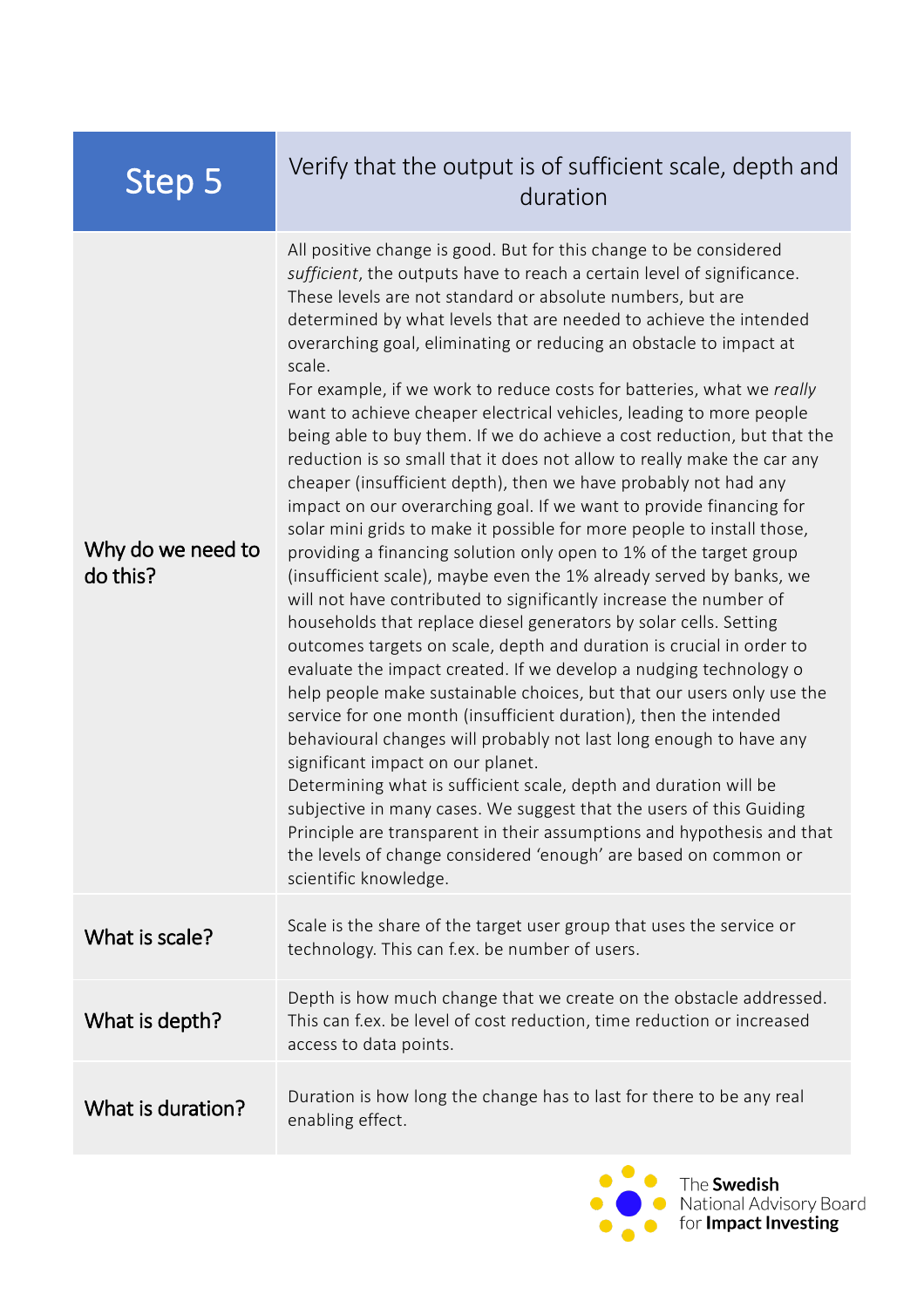## Step 6 Establish a measurement and reporting plan

| What is a<br>measurement<br>plan?                                        | A measurement plan includes HOW you will measure the indicator or<br>collect data, WHO will do the measuring, WHEN it should be done and<br>HOW MUCH it can cost.                                                                                                                                                                                                                                                                                                                                                                                                                                |
|--------------------------------------------------------------------------|--------------------------------------------------------------------------------------------------------------------------------------------------------------------------------------------------------------------------------------------------------------------------------------------------------------------------------------------------------------------------------------------------------------------------------------------------------------------------------------------------------------------------------------------------------------------------------------------------|
| HOW to measure<br>or collect data                                        | Indicators can be measured or collected as internal or external data.<br>Measurement methods often include user surveys and questionnaires.<br>External or internal data can be number of users, number of kwh<br>charged, number of data sets extracted, service cost reduction<br>compared to benchmark etc.                                                                                                                                                                                                                                                                                   |
| WHO should<br>measure or collect<br>data?                                | Measurements in our own target or usergroup can be done internally.<br>It might always be a good idea to contract an external and<br>independent organisation for surveys and measurements if the cost is<br>reasonable. Data collection is preferably done internally, since the<br>external data collected should be from independent and objective<br>sources. The risk for bias is therefore less. It will often come down to<br>resources such as time and cost.                                                                                                                            |
| <b>WHEN should</b><br>measurements take<br>place or data be<br>collected | The frequency and timing of measurement and data collection<br>depends entirely on what it is that we measure or what kind of data<br>we collect. In some cases, it is important to measure frequently to<br>make sure we reach the intended change. Other data can be collected<br>less frequently.                                                                                                                                                                                                                                                                                             |
| <b>HOW MUCH can</b><br>the measurement<br>or data collection<br>cost     | The rule of thumb is that the cost of measurement and data collection<br>should always be as low as possible, but enough to reach good quality<br>and high data integrity. It is not reasonable that 50% of the activity's<br>budget should go to measuring the outputs, nor is it reasonable that<br>the cost of measuring exceeds the value created for the target group<br>or for society. On the other hand, if measuring carries a significant<br>cost, but is the only way to ensure that what we do is working, then it<br>is likely an important part of over all costs of the activity. |

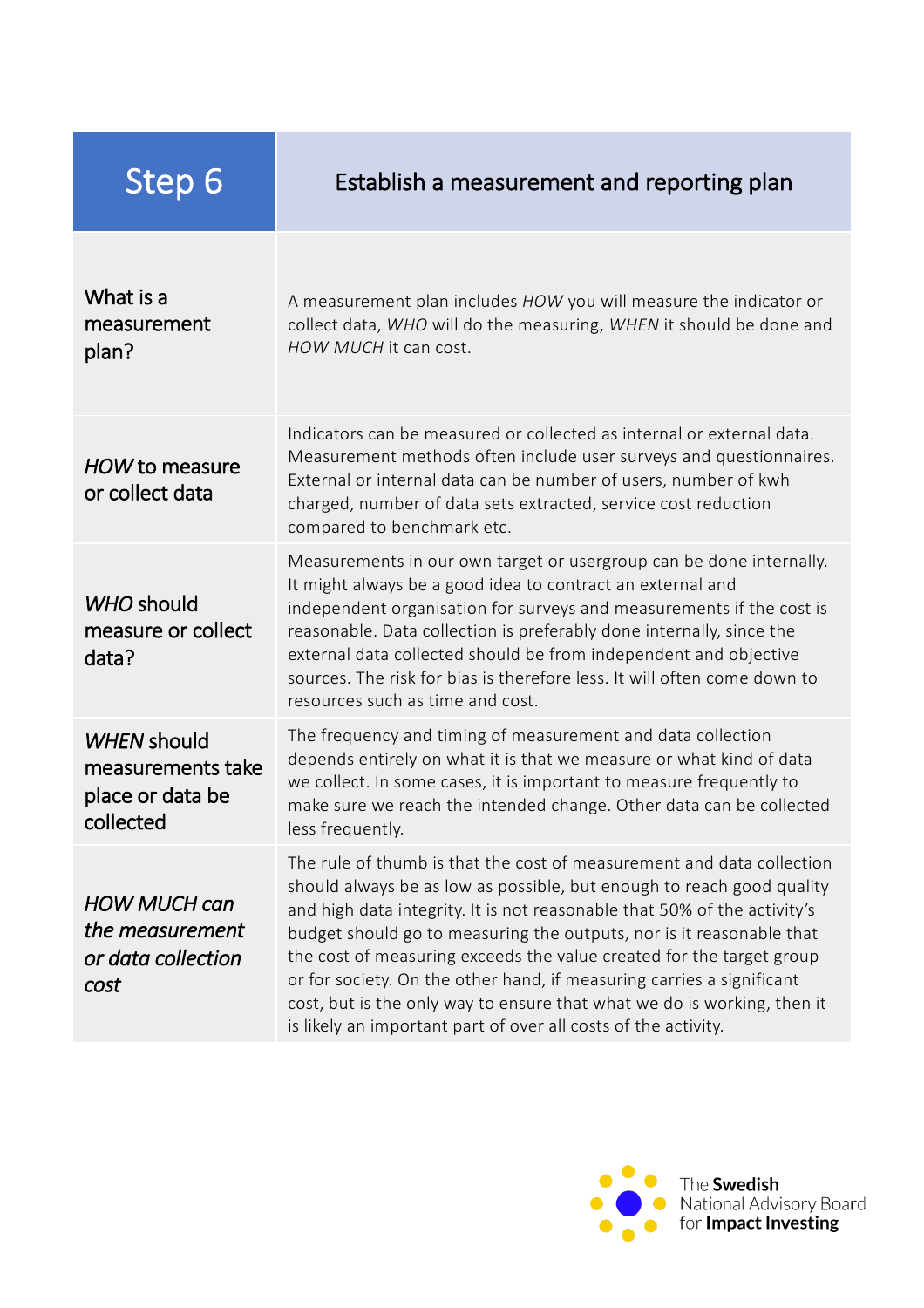| Step 7                                                  | Measure, evaluate and report                                                                                                                                                                                                                                                                                                                                                                                                                                                                                                                                                                                                                                                                                                                                             |
|---------------------------------------------------------|--------------------------------------------------------------------------------------------------------------------------------------------------------------------------------------------------------------------------------------------------------------------------------------------------------------------------------------------------------------------------------------------------------------------------------------------------------------------------------------------------------------------------------------------------------------------------------------------------------------------------------------------------------------------------------------------------------------------------------------------------------------------------|
| <b>Conduct measuring</b><br>or data collection          | Follow the measurement or data collection plan.                                                                                                                                                                                                                                                                                                                                                                                                                                                                                                                                                                                                                                                                                                                          |
| Evaluate outputs<br>across scale, depth<br>and duration | Verify if the outputs have reached - or have the potential to reach -<br>targets of scale, depth and duration.                                                                                                                                                                                                                                                                                                                                                                                                                                                                                                                                                                                                                                                           |
| Demonstrate the<br>enabling of impact                   | Using independent data or common knowledge, showcase how your<br>outputs have or will enable impact at scale in the target group, sector<br>or industry.                                                                                                                                                                                                                                                                                                                                                                                                                                                                                                                                                                                                                 |
| Report on outputs                                       | Report the outputs in an easy-to-understand way.<br>Demonstrate how much outputs you intend or are capable of creating<br>over time and how those outputs will enable impact at scale.<br>Use infographics and illustrations.<br>Explain why the used indicators were selected if it is not evident.<br>Be transparent wit any hypothesis made and estimations of target<br>scale, depth and duration.<br>Describe where data was collected or how measurements were<br>conducted.<br>Identify and describe potential bias or weaknesses in the<br>measurements.<br>Describe how continuous measuring and data collection will ensure<br>sufficient output duration if that can not immediately be established.<br>Encourage input and feedback - continue the learning. |